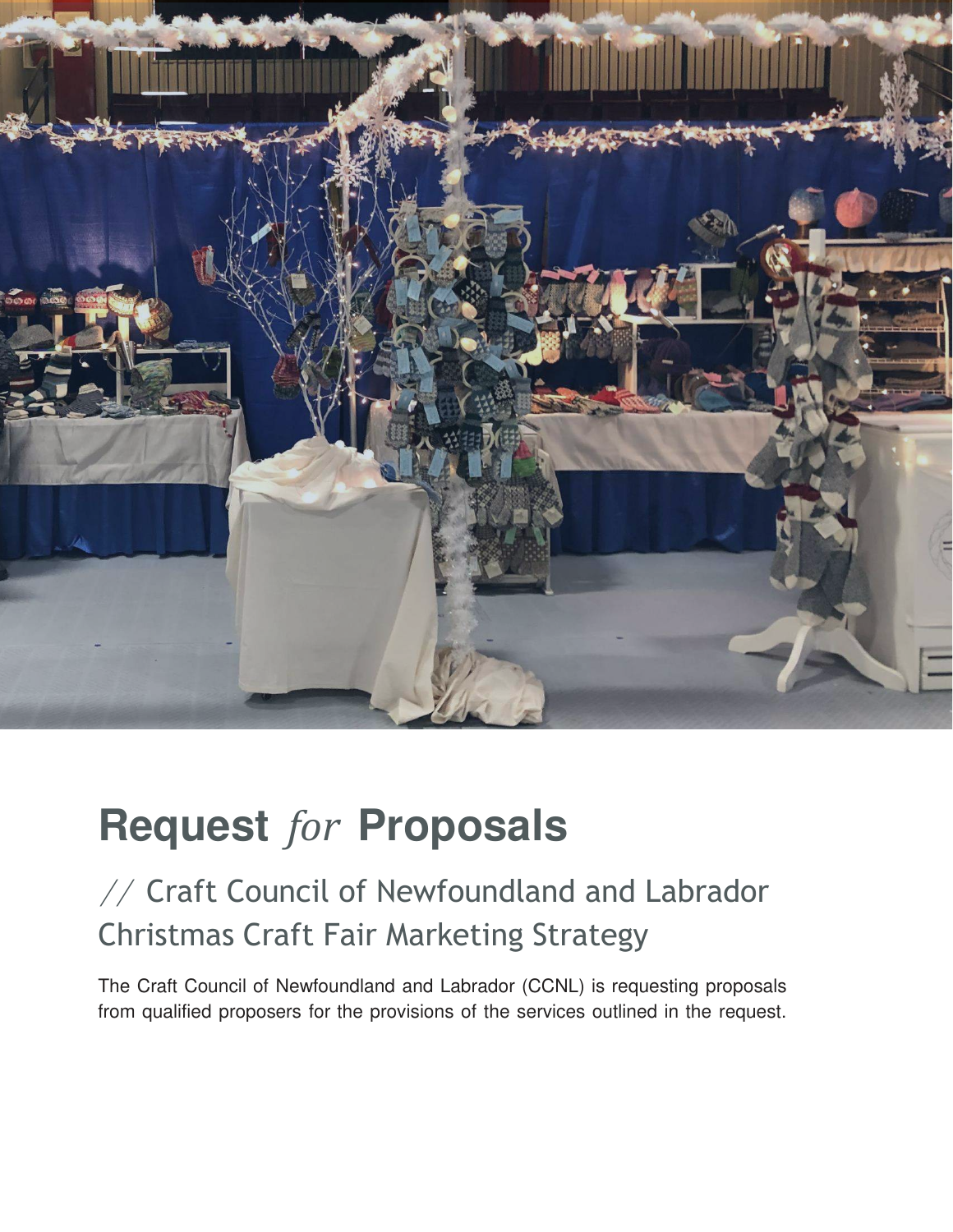## **table of contents**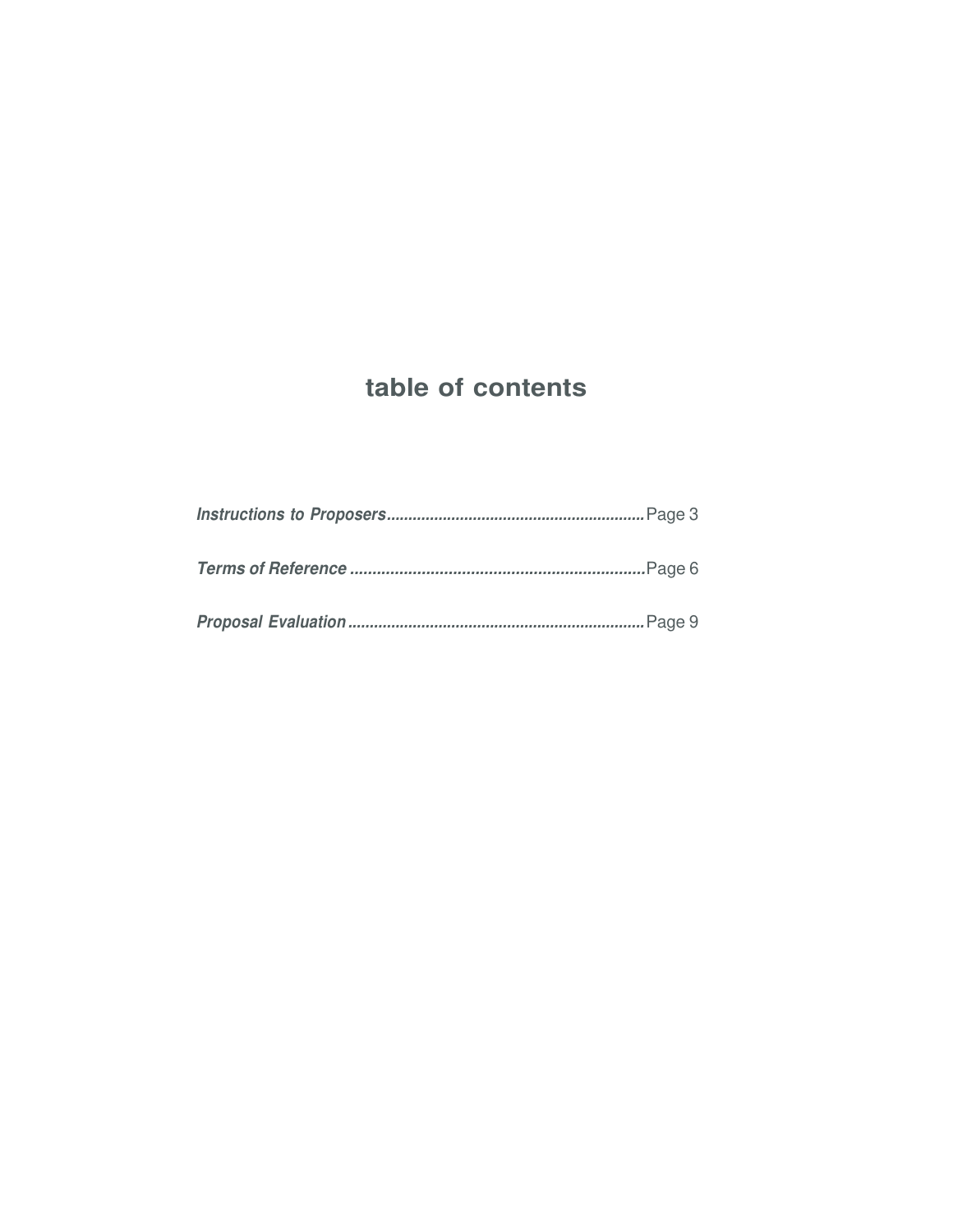### **Instructions to proposers**

**1.** Proposals must be received before **April 1, 2022 at 5:00 pm (NLT)** at:

Craft Council of Newfoundland and Labrador 155 Water Street St. John's, NL A1C 1B3

> **Attn:** Rowena House Executive Director

Telephone: (709) 753-2749 Email: [info@craftcouncil.nl.ca](mailto:info@craftcouncil.nl.ca)

- Proposals received after the exact time and date noted above will be rejected.
- The original plus 2 copies are to be submitted, quoting *"Request* for Proposals *–* Christmas Craft Fair*"* closing date and proposer's name on the outside of the envelope.
- After the closing, only the identity and addresses of the proponents will be posted.
- **2.** CCNL will not be responsible for any proposal that:
	- does not indicate the Request for Proposals title, closing date, proposers name, on the outside of the envelope; or
	- is delivered to any address other than that provided above.
- **3.** E-mail transmitted proposals, PDF format only, will be accepted under the following conditions:
	- the proposal is received before the submission deadline at the e-mail address provided above
	- CCNL will not accept liability for any claim, demand or other actions for any reason should an e-mail transmission be interrupted, not received in its entirety, received after stated closing time and date, received by any other email address other than that stated herein, or for any other reasons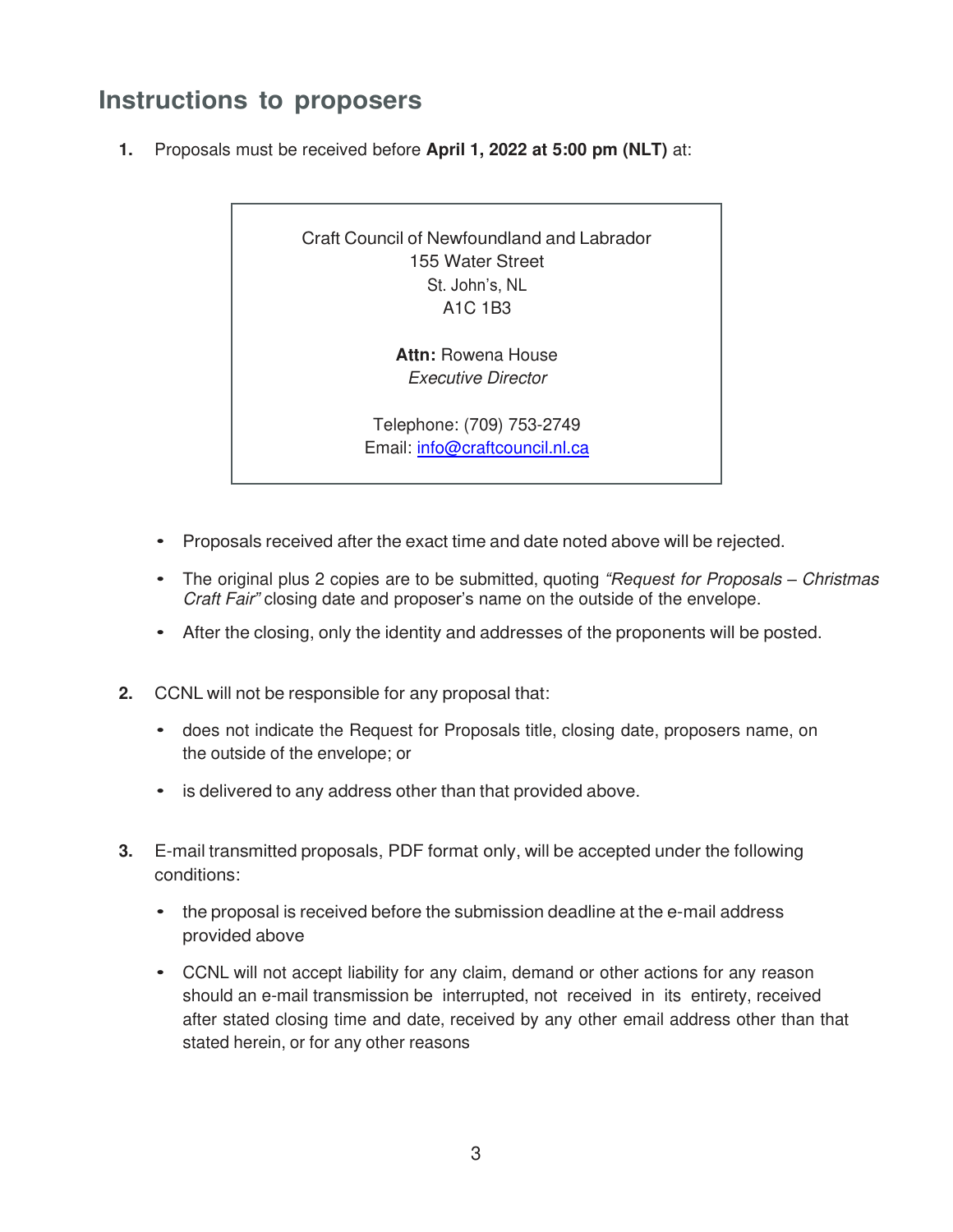- CCNL cannot guarantee the complete confidentiality of information contained in the proposal received by e-mail
- The proposer shall submit an original proposal to the address stated herein immediately following the transmission of the email by the most expedient means (copies will not be required as they can be printed out from the email)
- The proposal attachment cannot be larger than 3MB. If the proposal is larger than 3MB, separate numbered emails should be sent with each attachment no larger than 3MB.

To ensure the proposal is received before the closing, it is recommended that if sending proposals by e-mail to send well in advance of the tender closing date and time, and to confirm receipt by a telephone enquiry.

- **4.** All questions or enquiries concerning this Request for Proposals must be in writing and be submitted to the address provided above **no later than five (5) calendar days** prior to the proposal deadline. Verbal responses to any enquiry cannot be relied upon and are not binding on either party.
- **5.** This is not a Request for Tenders or otherwise an offer. CCNL is not bound to accept the Proposal that provides for the lowest cost or price to CCNL nor any proposal of those submitted.
- **6.** If a contract is to be awarded as a result of this Request for Proposals, it shall be awarded to the proposer who is responsible and whose proposal provides the best potential value to CCNL. Responsible means the capability in all respects to perform fully the contract requirements and the integrity and reliability to assure performance of the contract obligations.
- **7.** Notice in writing to a proposer and the subsequent execution of a written agreement shall constitute the making of a contract. No proposer shall acquire any legal or equitable rights or privileges whatever until the contract is signed.
- **8.** The contract will contain the relevant provisions of this Request for Proposals, the accepted proposal as well as such other terms as may be mutually agreed upon, whether arising from the accepted proposal or as a result of any negotiations prior or subsequent thereto. CCNL reserves the right to negotiate modifications with any proposer who has submitted a proposal.
- **9.** In the event of any inconsistency between this Request for Proposal, and the ensuing contract, the contract shall govern.
- **10.** CCNL has the right to cancel this Request for Proposals at any time and to reissue it for any reason whatsoever, without incurring any liability and no proposer will have any claim against CCNL as a consequence.
- **11.** Any amendments made by CCNL to the Request for Proposals will be issued in writing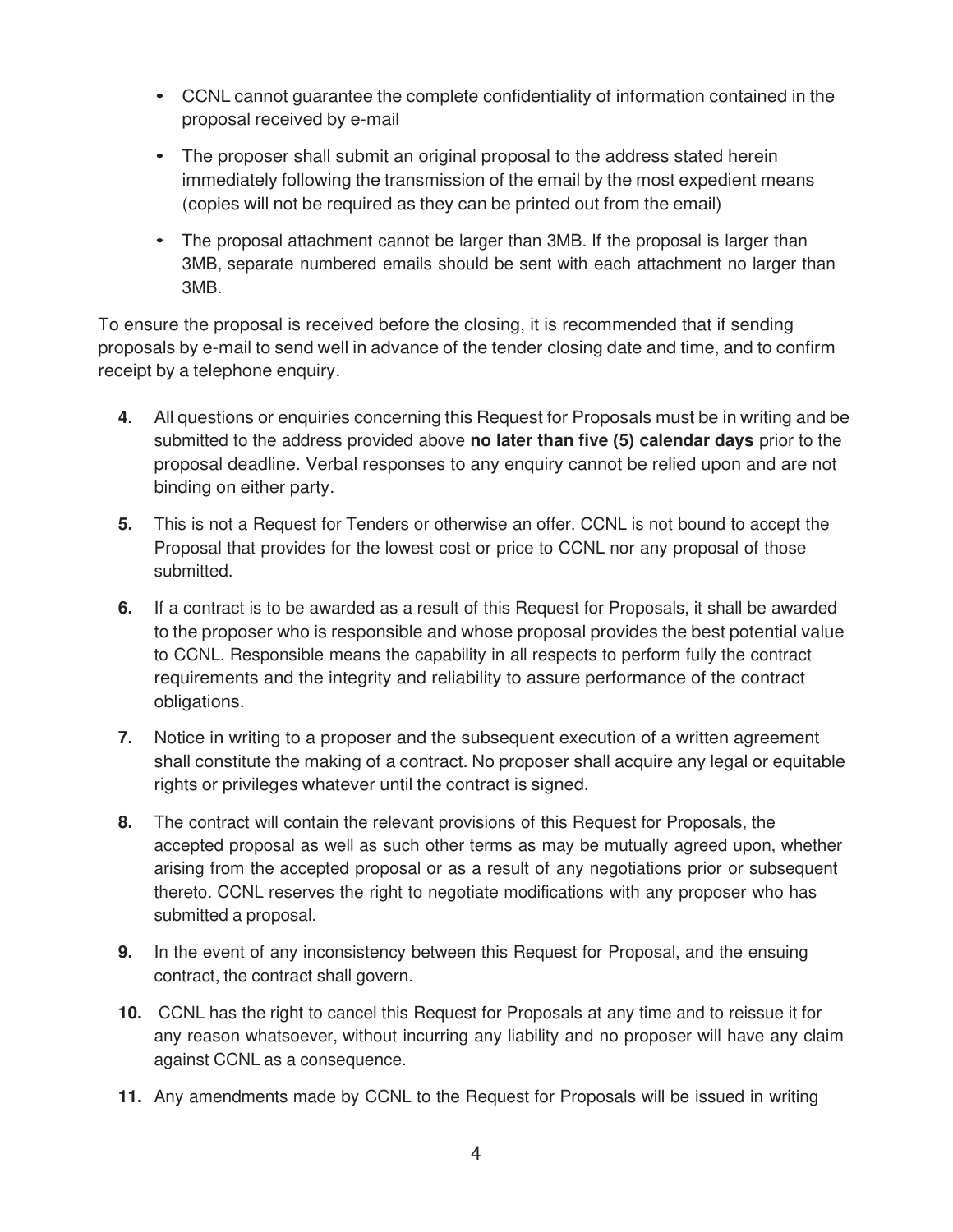and sent to all who have received the documents.

- **12.** CCNL is not liable for any costs of preparation or presentation of proposals.
- **13.** An evaluation committee will review each proposal. CCNL reserves the exclusive right to determine the qualitative aspects of all proposals relative to the evaluation criteria.
- **14.** Proposers may amend their proposal up to the closing date and time by e-mail. After the closing date and time, a proposal may not be amended, but may be withdrawn by the proposer at any time prior to acceptance.
- **15.** The Access to Information and Protection of Privacy Act will define the Contract Authority's responsibilities with respect to any information received by it pursuant to the RFP process.
- **16.** One of the priorities of CCNL is to ensure Local, and Provincially based businesses supply materials, equipment, and services, and that Provincial contractors are considered first priority and are used to the fullest extent practical on any CCNL contract.
- **17.** Proposals may be short-listed. Proposers who are short-listed may be requested to make a formal presentation. Such presentations shall be made at the cost of the proposer.

#### **18.**

**19.** The proposal and accompanying documentation submitted by the proposers are the property of CCNL and will not be returned.

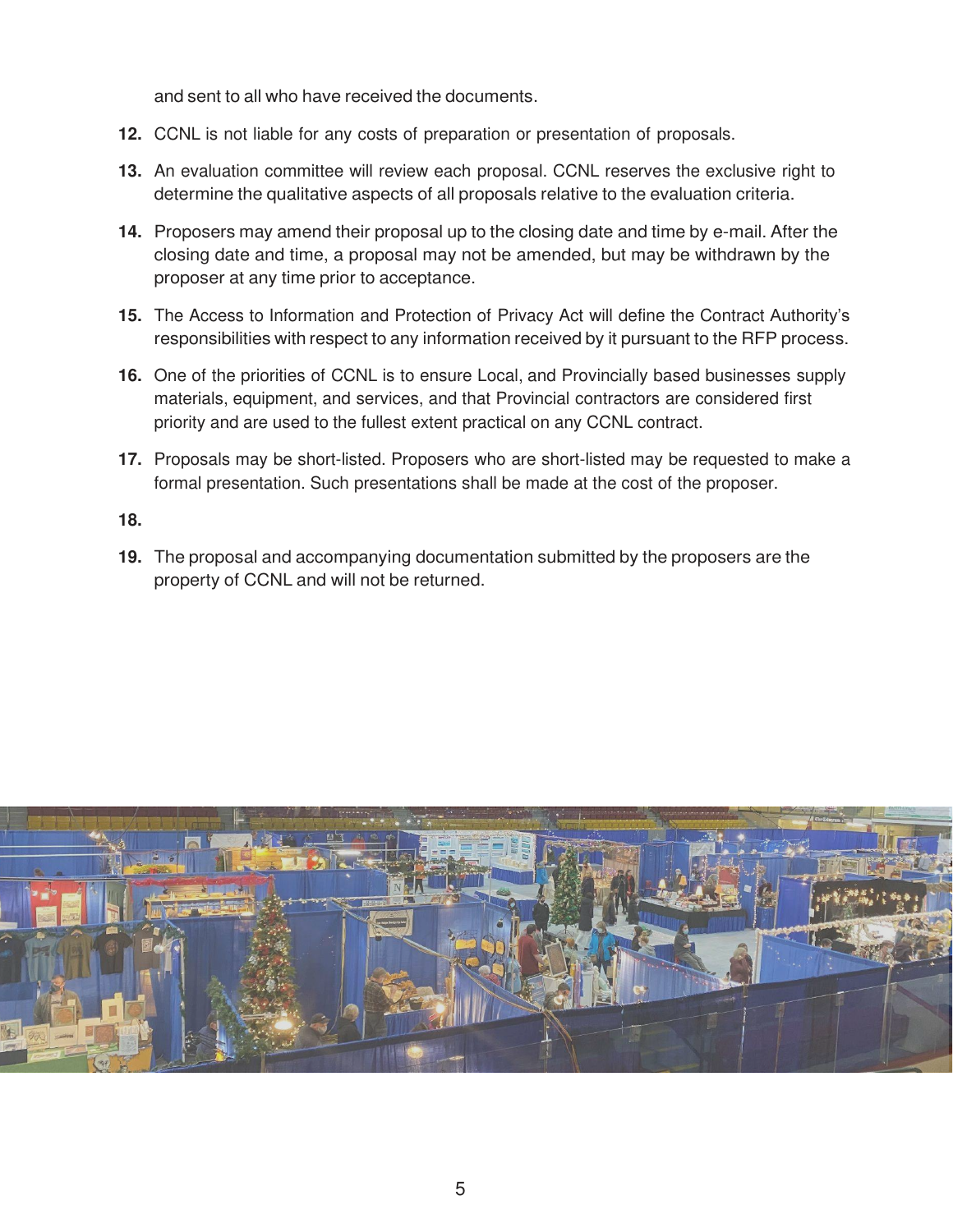#### **Terms of Reference RFP CCNL# 02-11 Christmas Craft Fair Marketing Plan**

#### **BACKGROUND:**

The Craft Council of Newfoundland and Labrador (CCNL) Christmas Craft Fair is the longest running juried fine craft fair in the province. For 47 years we have celebrated the diverse craft mediums and makers of this province. Over the span of our four-day craft fair, we offer a variety of experiences that continue to set us apart. With an eclectic offering of fine craft, meet the maker opportunities, live demonstrations, and family friendly entertainment the CCNL Christmas Craft Fair is a beloved holiday destination. As we prepare for our 48<sup>th</sup> annual event, we are looking for a solid marketing plan that will strengthen our brand and further our outreach.

The CCNL invites proposals from qualified agencies for the provision of a marketing plan for the 48th Annual Christmas Craft Fair that shall be implemented between May 1 through November 17, 2022

CCNL Christmas Craft Fair marketing plan shall include:

- A strong campaign of promotion based on the CCNL's vision and history of a one-of-a-kind event.
- A plan of action for the pre, during, and post-event of the Christmas Craft Fair.
- A strong focus on the CCNL's standards of quality.
- The successful proponent must be able to provide a full range of communication strategies which relate to web presence and multimedia initiatives.

For the purposes of this tender, please provide a full budget breakdown, including an hourly rate for each applicable category. This estimate is provided for the purposes of the RFP only and the CCNL is in no way bound by the estimate.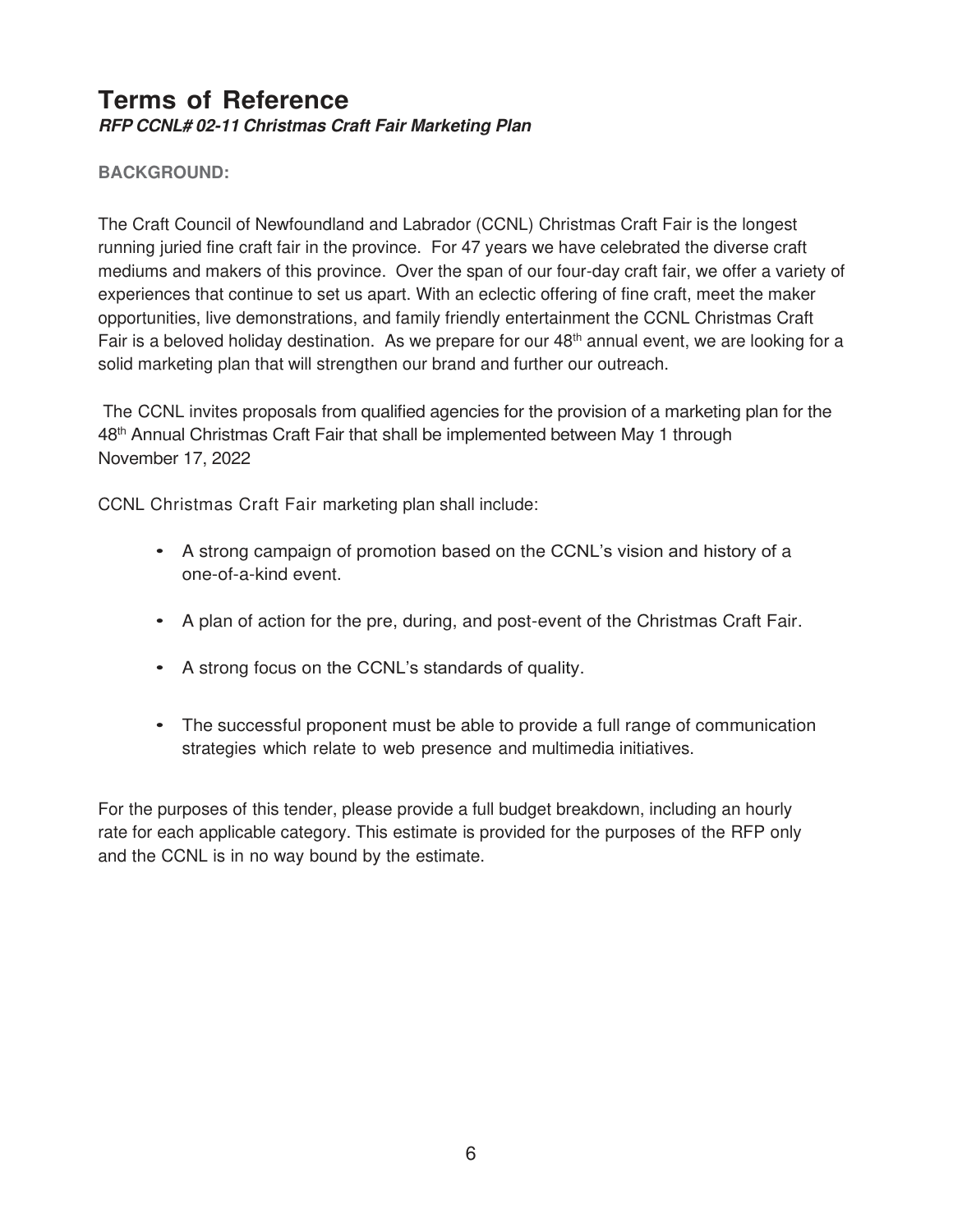#### **SCOPE OF SERVICES**

- **1.** Create a marketing plan for the CCNL's 48<sup>th</sup> annual Christmas Craft Fair including but not limited to, printed marketing and social media campaigns, design, writing, and video content, create opportunities for community partnership, and be the subcontractor for third party purchasing of ads.
- **2.** Provide timeline for successful implementation of proposed marketing strategy outlining and differentiating the responsibilities of your agency and CCNL staff.
- **3.** With your submission, please provide a detailed budget for the plan including cost of materials, ads, and hourly rates for development to be assessed for future implementation.

Below is an outline as to what is required, however, it is intended as a general outline for the type of services sought:

#### • **Marketing Plan that:**

- Provides tactical recommendations to support our marketing efforts for this event.
- Strengths the foundations for this well-established event to grow public awareness.
- Clearly defines the distinction between the CCNL's Christmas Craft Fair and competing craft fairs and markets
- Strengthens relationships between craft producers and their audience.
- Assists in the achievement of the organization's immediate and long-term goals by promoting and enhancing the invaluable assets of the craft sector and cultural heritage of the province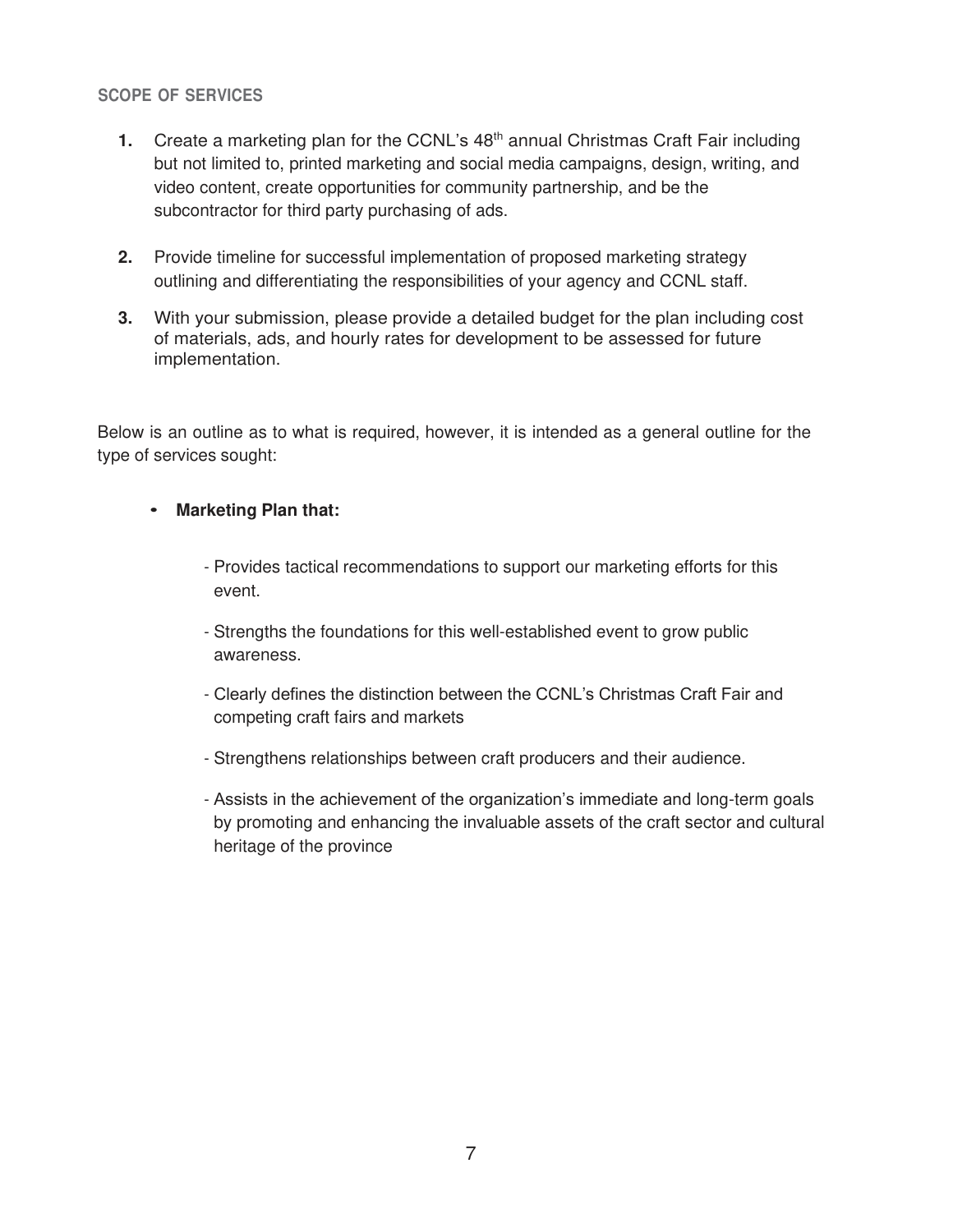#### **QUALIFICATIONS**

It is expected that the successful proponent will have the following skills, knowledge and experience\*:

- 3-5 years' experience in marketing and project management; high-level communication including the activities such as social media strategies.
- Experience in both the not-for-profit, cultural, and/or craft sector will be considered an asset.
- Strong leadership and planning skills as well as demonstrated creativity.
- Superior oral, written and presentation skills are essential.
- Full- service graphic/digital art shop with access to artists, photographers, and a wide array of digital imagery.
- Familiarity with graphic design principles and practices.
- Knowledge of, and experience in, digital marketing and social media.

\*Submission of portfolio is required with application.

#### **SUB-CONTRACTING**

The successful proponent is responsible for paying all work that is sub-contracted to others as well as following a budget for ad buying. Costs will need to be pre-approved by CCNL prior.

#### **PROJECT CONTACT**

For the purposes of the provisions of information surrounding this contract or the administration of the contract, the project contact is:

#### **Rowena House**

*Executive Director* Craft Council of Newfoundland and Labrador 709-753-2749 [www.craftcouncil.nl.ca](http://www.craftcouncil.nl.ca/) [rhouse@craftcouncil.nl.ca](mailto:rhouse@craftcouncil.nl.ca)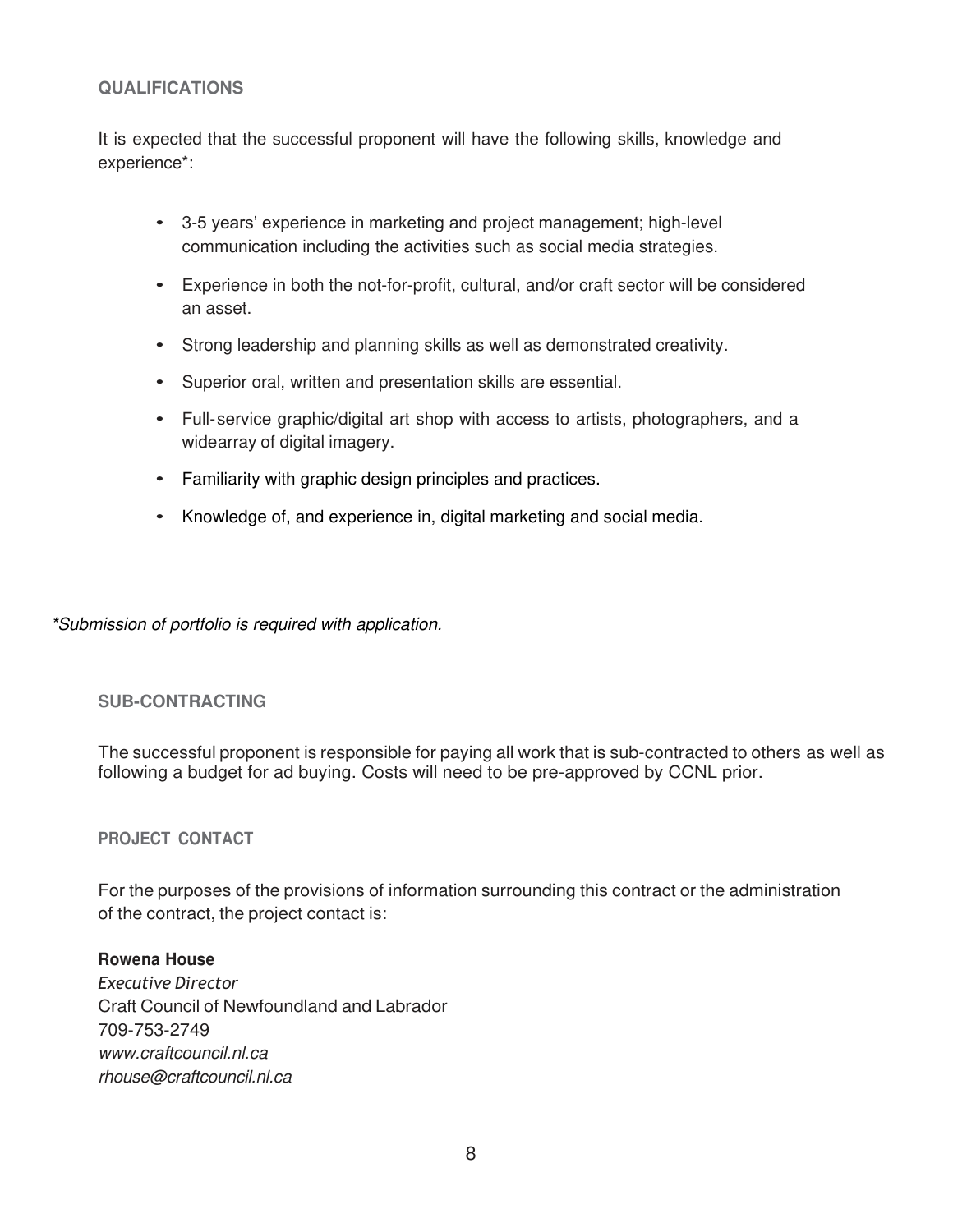## **Proposal Evaluation**

#### **SELECTION METHODS**

When an alternative is proposed regarding any specific requirement, it will be evaluated to ensure that the desired results will be achieved. Proposers should be aware that certain mandatory requirements have been set out in the Terms of Reference. Proposals that fail to provide these requirements shall be deemed not responsible and will not be evaluated.

#### **RATING**

The evaluation team will utilize specific criteria to rate each proposal. Ratings will be confidential and no details will be released to any of the other proposers.

#### **PROPOSER RESPONSE GUIDELINES**

The following information should be provided in each proposal and will be utilized in evaluating each proposal submitted. Proposers may focus on all or some aspects identified in the Terms of Reference. The proposal must include information as follows:

#### **CONSULTANT OR CONSULTING TEAM'S KNOWLEDGE, SKILL AND PAST EXPERIENCE**

- 1. The Proposer is to describe the capability of the resources proposed to meet the requirements described in the terms of reference. The proposal shall include the following:
	- a) A description indicating how, and in what ways the proposer's resources satisfies the communication and marketing services identified in the terms of reference
	- b) For the lead team member proposed, the proponent should submit a complete resume and portfolio.
- 2. The Proposer will include related experience of the company, including the past three similar jobs that you have completed with the company name, contact person and phone number that we may contact for a reference.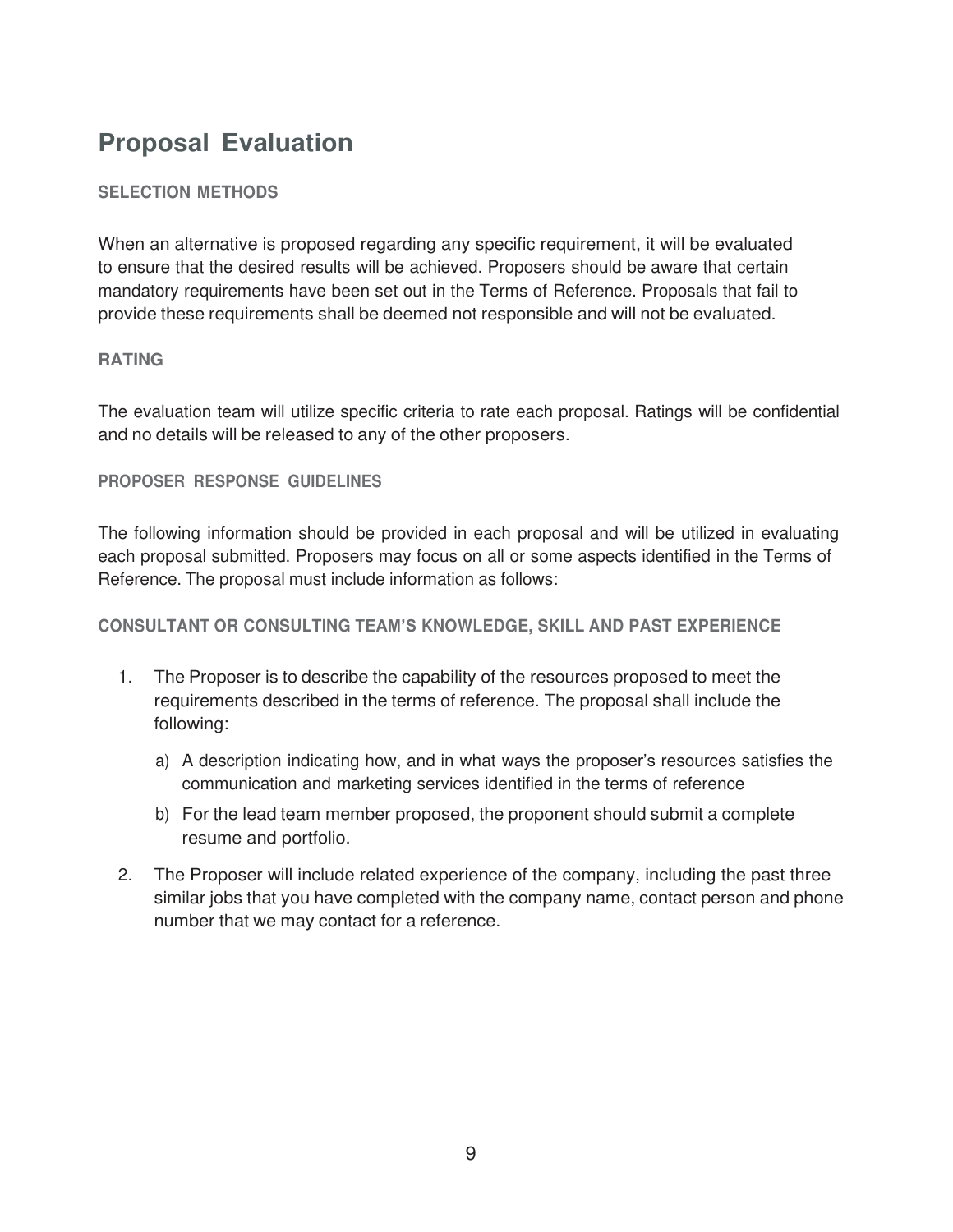#### **FEES AND EXPENSES**

The proposal must contain cost information as follows:

- a) Cost detail consisting of an hourly rate for the services requested. The proposer is also to provide a statement of charges to be incurred for:
	- translating
	- marketing campaign outlets
	- travel (if applicable)
	- Miscellaneous expenses such as phone, fax, Courier, printing, etc.
- b) Prices must be stated in actual dollars and cents expressed in Canadian funds.
- c) CCNL will pay the Goods and Services Tax (GST); however, do not include GST in your proposed pricing.

#### **CORPORATE PROFILE**

Proposers to provide Corporate Profile highlighting such areas as history, office locations, depth of resources, areas of specialized marketing / communication, new media technologies, company philosophies, jurisdiction of incorporation / registration, and any strategic partnerships with other firms or agencies.

#### **SCHEDULE**

It is expected that the contract will be awarded the week of April 18, 2022 with a startup meeting (in-person or online to be determined) ideally occurring that same week or the following week.

Any pertinent reference material in the possession of the Craft Council of Newfoundland and Labrador and will be made available to the successful proposer upon initiation of the project.